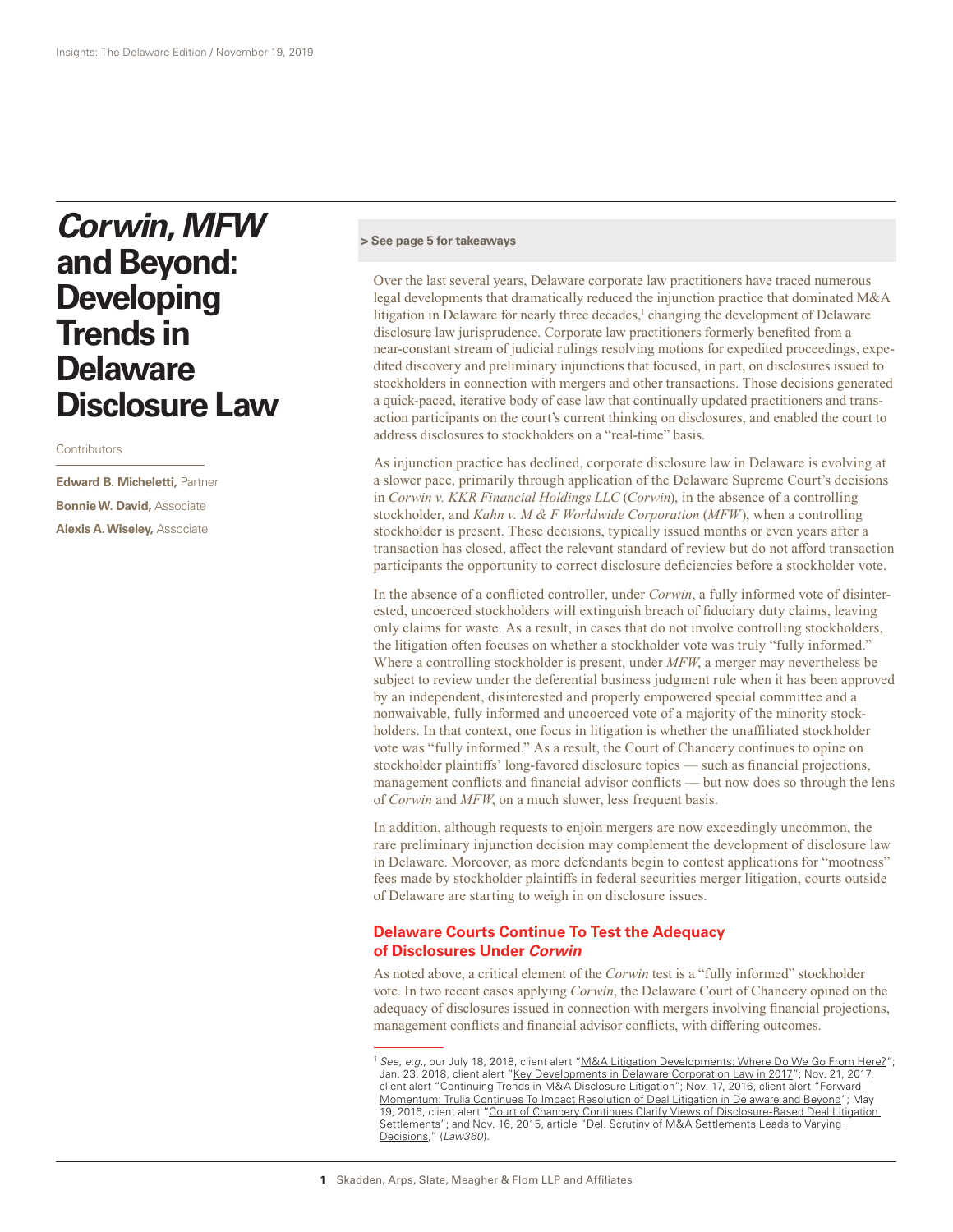In *English v. Narang*, C.A. No. 2018-0221- AGB (Del. Ch. Mar. 20, 2019), the Court of Chancery applied the *Corwin* doctrine to dismiss a fiduciary challenge to a merger following what the court ultimately held to be a fully informed stockholder vote. In that case, stockholder plaintiffs challenged a transaction whereby NCI, Inc. (NCI) was acquired by a third party for cash through a tender offer followed by a merger. NCI's founder and retired CEO, who held 83.5% of the company's voting power, received the same per-share consideration as NCI's minority stockholders. Following the stockholder vote on the transaction, the defendants moved to dismiss the action under *Corwin*. The stockholder plaintiffs opposed the motion, arguing that NCI's founder was conflicted with respect to the transaction because he faced a liquidity need as part of his estate planning and wealth management strategy, and the stockholder vote was not fully informed.

The court rejected the argument that NCI's founder was conflicted, finding the liquidity theory insufficiently pled. The court also rejected each of the disclosure challenges raised by the plaintiffs, including allegations that the board materially misrepresented NCI's financial outlook by disclosing financial projections that "understated the Company's upside and overstated certain risk factors;" failed to disclose "when, and the extent to which, discussions occurred regarding post-close employment opportunities for NCI management;" and failed to disclose "potential conflicts of interest affecting NCI's financial advisors," including that each financial advisor had previously performed work for the company.

By contrast, in *Chester County Employees' Retirement Fund v. KCG Holdings, Inc*., C.A. No. 2017-0421-KSJM (Del. Ch. June 21, 2019), the Court of Chancery denied motions to dismiss claims challenging Virtu Financial Inc.'s (Virtu) acquisition of KCG Holdings, Inc. (KCG), finding that alleged disclosure deficiencies defeated application of the *Corwin* defense. The

stockholder plaintiffs' 96-page complaint, which was bolstered by documents obtained in discovery in connection with the plaintiffs' motion for a preliminary injunction in June 2017, alleged, among other things, that in the months leading up to the transaction, KCG's long-time financial advisor had provided Virtu with confidential information about KCG's bond-trading platform, BondPoint, which KCG planned to divest, and simultaneously advised KCG on an alternative restructuring plan while "pressur[ing] the Board to pursue a transaction with Virtu." The plaintiffs also alleged that once Virtu made its best and final offer of \$20 per share, KCG's CEO indicated that he believed the price was "too low" but would support the merger if he could negotiate a satisfactory compensation and retention pool for himself and his management team, which the board authorized. Additionally, according to the complaint, the night before the board approved the \$20 per-share price, KCG's CEO and management team revised the company's financial projections to be more pessimistic, and after the board approved those revisions over email, KCG's new financial advisor based its fairness opinion on the more pessimistic projections, which fell in the middle of the new discounted cash flow analysis.

The court held that the defendants could not invoke a defense under *Corwin* because the plaintiffs had identified "significant deficiencies" in the proxy statement that rendered the stockholder vote uninformed. Those "deficiencies" included a failure to disclose detailed information about the BondPoint divestiture strategy; that the CEO initially indicated that the \$20.21 per-share counteroffer was "too low," but later supported the \$20 per-share deal price while negotiating a compensation pool for himself and his management team; and "the more optimistic, earlier projections presented during the merger negotiations and the circumstances surrounding the creation of the later revised projections."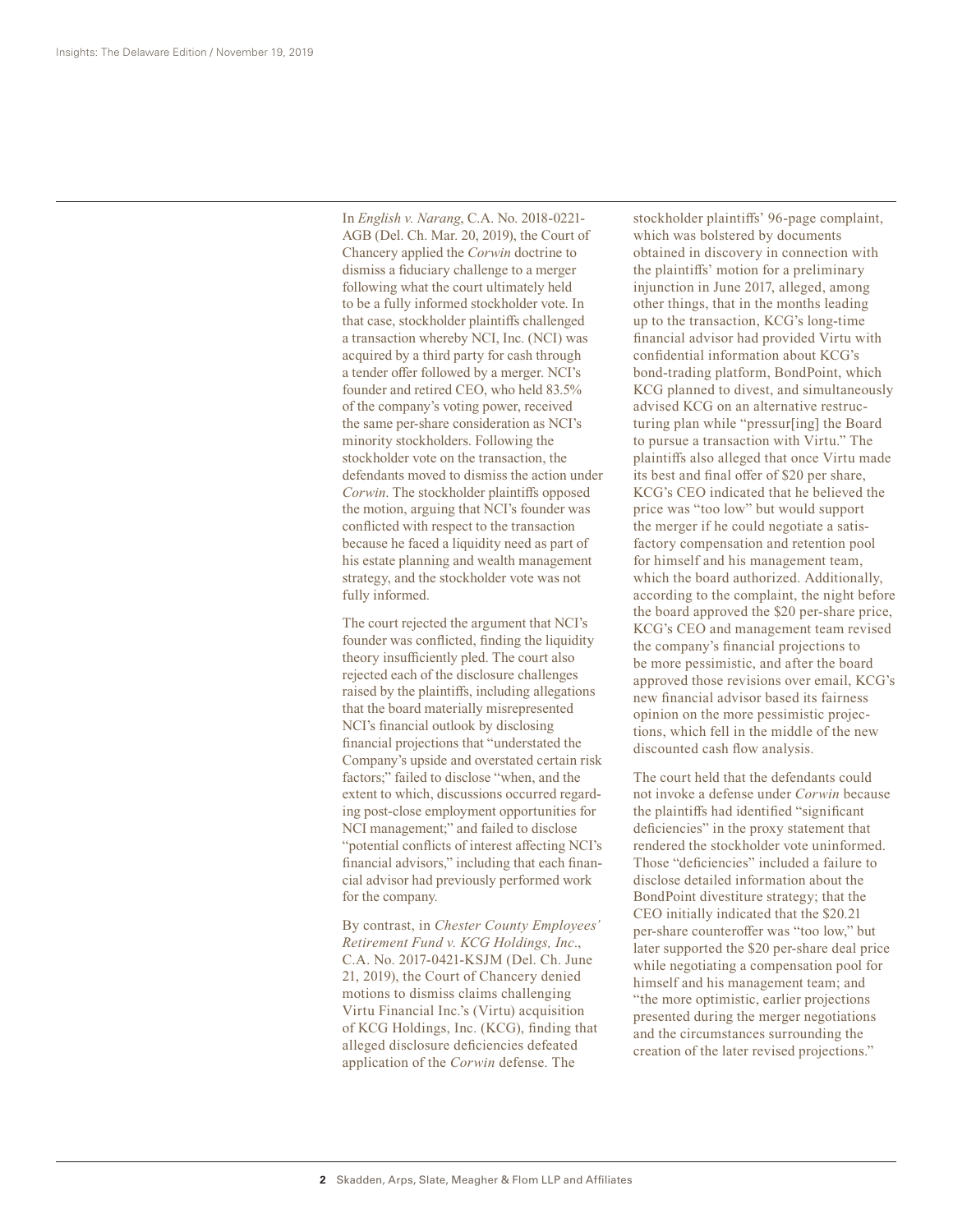#### **Disclosures Continue To Play a Key Role in Cases Involving Controlling Stockholders**

Disclosure law has developed in the context of *MFW* as well. In one decision earlier this year, *Olenik v. Lodzinski*, No. 392, 2018 (Del. Apr. 5, 2019), the Delaware Supreme Court reversed the Court of Chancery's application of *MFW* to dismiss claims, holding that the challenged transaction was not premised on *MFW*'s dual procedural protections "ab initio," but affirmed the Court of Chancery's dismissal of disclosure claims in connection with its *MFW* analysis. The dismissed claims included a failure to disclose that the financial advisor's initial contribution analysis did not support the ownership split for the transaction; that the financial advisor was "pressured" to revise its analysis to support the final ownership split; and that the company was "motivated to sell" due to its "dire need for cash." As to the first category of disclosures, the court explained that although the proxy did not discuss changes in the analysis, it stated both the analysis methodology and the company's annual projections, and thus "[i]nvestors were free to place the emphasis where warranted." With respect to the second category, the court reasoned that the company need not adopt "plaintiff's characterization of the facts." And as to the third category, the company's motivation for selling, the court found that "the Board was not obliged to characterize [the company's] position, particularly when the facts were disclosed and neither the Special Committee nor the Board actually concluded that [the company] was distressed and needed to sell."

In addition, the court has expanded *MFW*'s scope beyond "transformative" transactions to apply to other corporate decisions. In *Tornetta v. Musk*, C.A. No. 2018-0408- JRS (Del. Ch. Sept. 20, 2019), the Court of Chancery denied a motion to dismiss breach of fiduciary duty claims against Elon Musk and Tesla's board of directors arising from the board's and stockholders' approvals of an incentive-based compensation plan for Musk that the plaintiff alleged had a maximum potential value of \$55.8 billion. However, in

its ruling, the court advised future transaction participants that, by following the procedures set forth in *MFW*, non-extraordinary transactions too could be subject to business judgment review, opening the door to a broader application of the doctrine. Of course, as with merger cases, for *MFW* to apply, the corporate decision must be approved by a *fully informed* vote of unaffiliated stockholders, once again spotlighting the importance of robust disclosures.

#### **In Rare Cases, Injunctions Continue To Develop the Law on Disclosures**

Although merger injunction applications in Delaware are rare, in one case this year, the Court of Chancery had the opportunity to opine on disclosure claims in real time, prior to a stockholder vote.

In *FrontFour Capital Group LLC v. Taube*, C.A. No. 2019-0100-KSJM (Del. Ch. Mar. 11, 2019), following an expedited trial, the Court of Chancery enjoined two cross-conditioned mergers pending the issuance of corrective disclosures, but denied the plaintiffs' request for a "curative shopping process." The case involved a challenge to a combination of three affiliated entities — Medley Management, Inc., Medley Capital Corporation and Sierra Income Corporation. Because the proposed transaction posed "significant conflicts," each of the three entities formed a special committee in an effort to simulate arm's-length dealings. Ultimately, a deal was reached whereby Sierra would first acquire Medley Capital and then Medley Management in two cross-conditioned mergers, with Sierra as the surviving combined entity. After Medley Capital issued the proxy statement relating to the proposed mergers, multiple third parties expressed interest in an alternative deal with Medley Capital. The special committee considered these expressions of interest and ultimately determined not to engage or pursue them.

The plaintiffs, stockholders of Medley Capital, sought to enjoin the merger. The court held that the entire fairness standard of review applied and that the defendants failed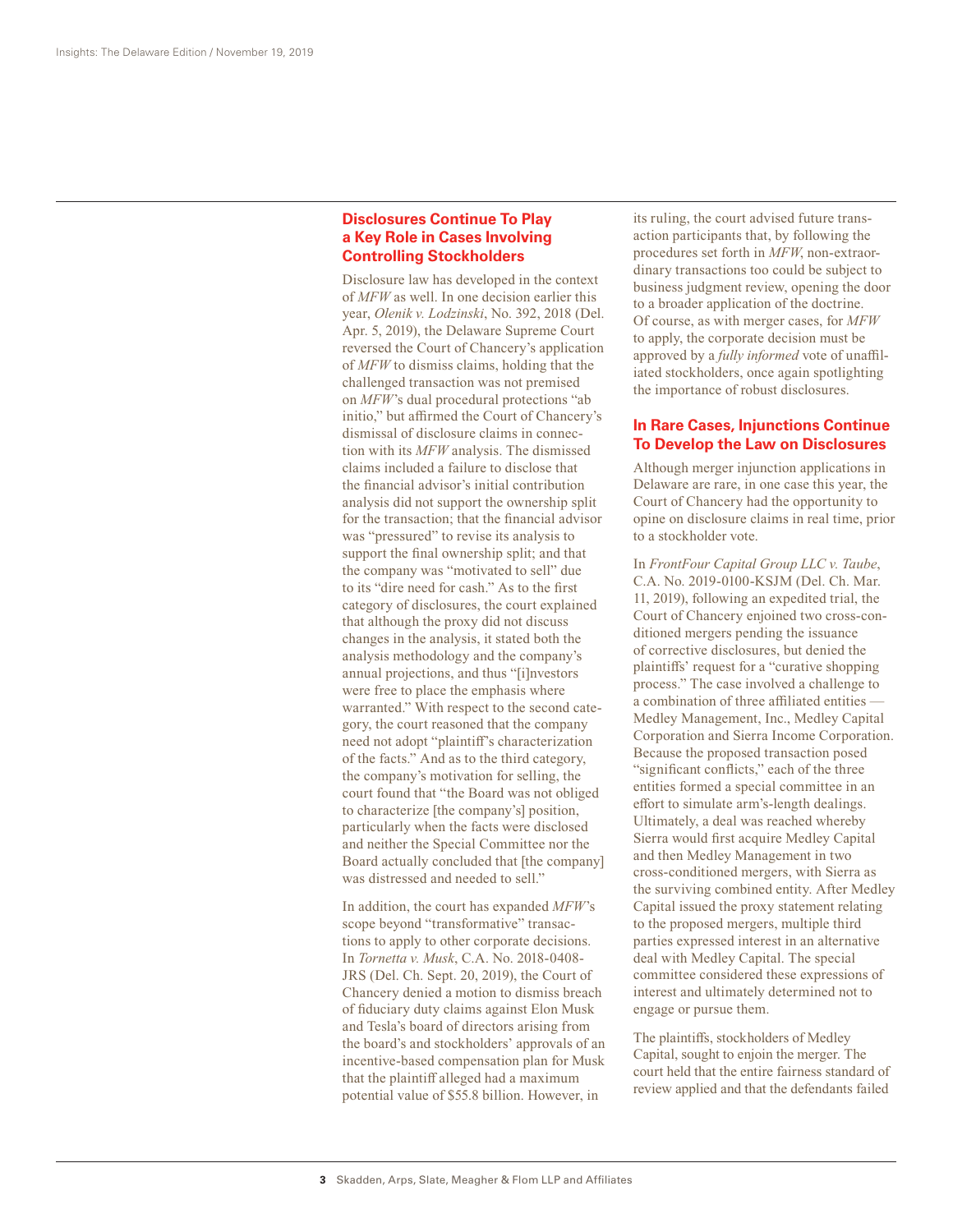to prove that the mergers were entirely fair, concluding that "a deeply flawed process obscure[d] the fair value of [the company]." The court further held that certain deal protections failed under enhanced scrutiny and also concluded that Medley Capital's directors violated their duty of disclosure because the proxy statement created "the misleading impression that the Special Committee process at Medley Capital was effective," "replicated arm's-length negotiations amid the conflicts tainting the Proposed Transactions," and failed to disclose other third-party indications of interest. As a result, the court enjoined the defendants from holding a stockholder vote or from consummating the merger until corrective disclosures were made, stopping short of ordering a "curative shopping process" that would have "strip[ped] an innocent third party of its contractual rights."

### **Contested Mootness Fee Applications May Contribute to the Development of Disclosure Law Going Forward**

Another area in which corporate disclosure law may develop is in the context of contested mootness fee applications in federal securities actions challenging disclosures issued in connection with mergers.

In one recent decision, *Scott v. DST Systems, Inc*., C.A. No. 1:18-cv-00286-RGA (D. Del. Aug. 23, 2019), the United States District Court for the District of Delaware denied

contested mootness fee applications in two lawsuits challenging the disclosures issued in connection with SS&C Technologies Holdings, Inc.'s (SS&C) acquisition of DST Systems, Inc. (DST). After DST announced its planned merger with SS&C and issued its preliminary proxy statement, three DST stockholders (two in the District of Delaware and one in the Western District of Missouri) filed suit, alleging that the proxy contained material misstatements or omissions in violation of Sections 14(a) and 20(a) of the Securities Exchange Act of 1934. Several months after DST issued supplemental disclosures mooting the disclosure claims, the plaintiffs filed mootness fee applications, claiming that the supplemental disclosures provided a "substantial benefit" to DST's stockholders. The supplemental disclosures fell into three categories: projections of unlevered free cash flow, inputs and assumptions underlying the financial advisor's discounted cash flow analysis, and multiples used for the financial advisor's comparable companies and selected precedent transaction analyses. In denying the fee application, the court held that the plaintiffs failed to carry their burden of showing that any of the alleged omissions (and supplemental disclosures) were material as a factual matter.

Although contested fee applications are not yet common, they may appear with more frequency in the coming months, especially as courts continue to issue case law favorable to corporate defendants.